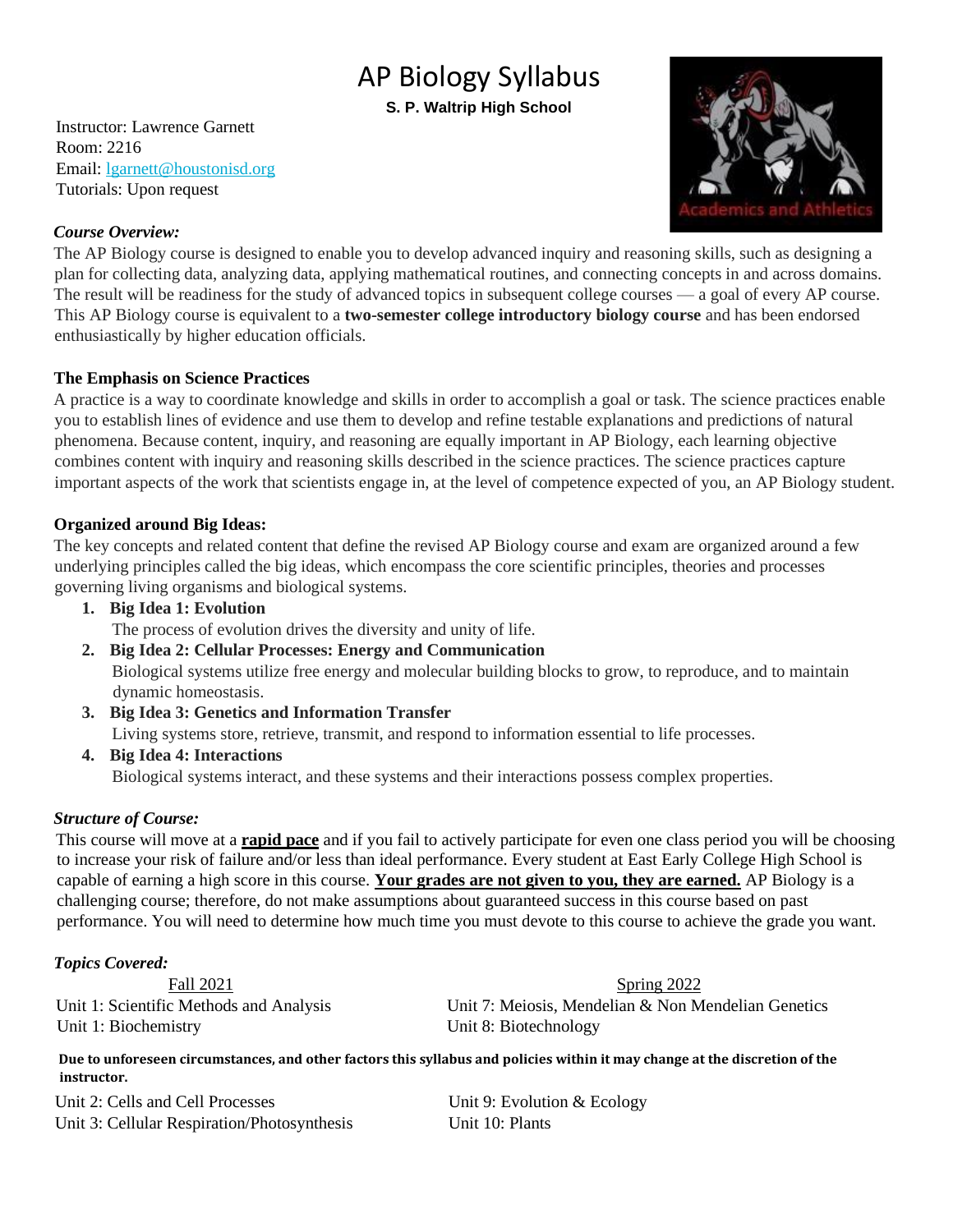Unit 5: DNA/Replication/Cell Cycle Unit 11: Body Systems Unit 6: Protein Synthesis/Gene Regulation/Viruses Unit 12: AP Biology Review

#### *Required Materials:* **•** Pens (various colors)

• 1.5" Binder -**ONLY** for biology • 12-Binder dividers (1 per

• 1-pack college ruled paper (to start) unit)

• Pencils (extra erasers)

| <b>Grading Scale:</b> | <b>Grading Policy:</b>                                |  |
|-----------------------|-------------------------------------------------------|--|
| $A = 100 - 89.5$      | Grades are weighted as follows:                       |  |
| $B = 89.4 - 79.5$     | <b>EACH SIX WEEKS:</b>                                |  |
| $C = 79.4 - 74.5$     | -Assessments (Tests /Major Projects): 60%             |  |
| $D = 74.4 - 69.5$     | -Laboratory/Daily Work/ Quizzes/Homework: 30% F= 69.4 |  |
| and below             | - Participation: 10%                                  |  |
|                       |                                                       |  |

*AP EXAM:* Each student is required to take the AP Biology exam. *ATTENDANCE IS MANDATORY!* 

*Mastering Biology:* This is an online mandatory requirement in which the students complete various modules to further understand and increase knowledge of the content being presented in class. These must be completed by the designated time and *WILL NOT BE ACCEPTED AFTER THE DUE DATE.* 

*Cellphones & Electronics:* Cellphones are to be muted and stowed away during class time and during passing periods between classes. Earphones, headphones, and earbuds are to be put away during class time and during passing periods between classes as well. These items may be out in class when advised, and during lunch time. Cellphones are to be places in the cellphone bucket during any quiz or test. Any person violating the policy will have their item confiscated and turned into the office. A fee of \$15 will have to be paid in order to get the item back. If the cellphone is not turned in during any assessment (quiz/test) a referral will be written for the offense and the student will receive a zero for the assessment.

*Binder:* Your binder is an important tool for organizing information. Each unit will be separated with a divider and is to be brought to class each day. Binders may be graded at least once during the nine weeks period, and there may be several spot checks. Your binder should be organized using the instructions handed out in class.

*Daily Agendas and Warm-ups:* A daily agenda will be posted on the board when you arrive to class. Warm-ups are daily assignments that may be posted on the Smartboard or provided on the table as you enter each day. You are to write your homework in your agenda at the beginning of each class. When class begins, after you have copied your homework into your agenda, you should immediately begin working on the warm-up activity.

*Textbook:* HISD has transitioned to all online textbooks for Biology. You will assigned an e-textbook by HISD and given instructions on how to access it during the first week of school. **You must have internet access to use your e-textbook.** If you do not have reliable internet access you will need to complete assignments at school or discuss home internet options with the main office or your dean.

Labs: When you are involved in a lab, you MUST act accordingly. Participating in lab is a privilege, one that can be taken away if the proper procedures are not followed. Specific lab rules and guidelines will be handed out separately, and they

#### **Due to unforeseen circumstances, and other factors this syllabus and policies within it may change at the discretion of the instructor.**

will be enforced when lab is in session. If you do not follow the rules of the lab then you will not be allowed to participate and will receive a zero for that lab. In order to participate in lab you must make at least an 80% on the safety quiz and turn in a signed safety contract.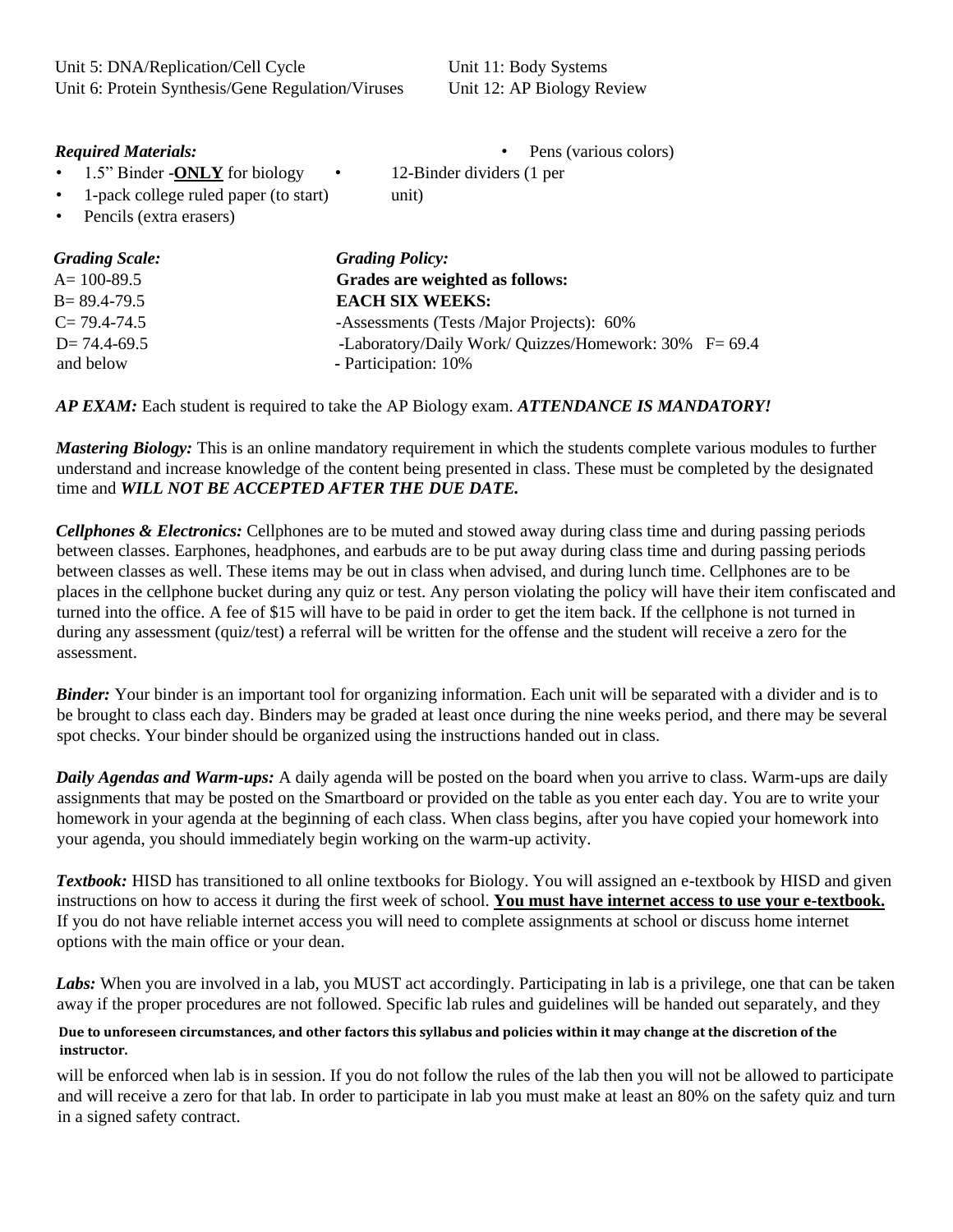*Absences:* You are expected to attend class every day. If you are absent, it is **your responsibility** to promptly gather the assignments that you missed the next day you return. Specific handouts or class items will be in the AP drawer. I will not remind you of missed assignments, you must take the initiative to find out what you missed. If you miss a test or lab **YOU** must schedule a retest or make-up lab, but keep in mind that the format of the retest or lab is at the teacher's discretion. It is your responsibility to reschedule your missed test/lab in a timely manner (no more than 3 school days after the absence). Any assignments not made up from an absence will result in a **zero**. Please do not disturb the teacher during class to get missed assignments, wait for before class, after class, Tuesday/Thursday advisory, or after-school

*Tutorials:* I am available to help you better understand information in a small group setting. Tutoring is available after school Tuesday's and Thursday's. Forming a study group with other students, getting tutored by an upper classman, and/or using the internet are also great ways to better understand and learn biology content.

*Retakes:* The policy for my class is outlined below. Please review it carefully.

- Maximum of 2 retakes per grading cycle for a failing grade.
- Maximum retake score is 70, (score of 70 to  $100 = 70$ ).
- The highest grade between the original and the retake is counted (however the grade will not exceed a 70).
- The student, not the parent, must request the retake.
- Students must request the retake within 24 hours of the grade posting and complete the retake within one week of grade posted. I will announce in class when grades have been posted.
- If you have multiple retakes on the same day for other classes, it is your responsibility to reschedule with me in advance.
- No shows counts as a taken retake and cannot be redone.
- Tests are not eligible for retakes but you may do test corrections for every question you missed on the exam.

You may only receive half the credit for every questioned missed on the exam  $\Box$  Missing assignments fall under my late policy, not the retake policy

*Extra Credit:* Additional academic work is given to help improve student grades, but is not given regularly. It is important that students do the best they can the  $1<sup>st</sup>$  time they do an assignment, quiz, or exam.

*Academic Integrity:* Cheating, copying, and plagiarizing will not be tolerated in this course. Any student displaying academic dishonesty will face the full consequences of their actions. In like manner, the student will receive a zero on the assignment, parent contact, and dean notification of the incident. There will not be an opportunity to make up the assignment.

*Late Work:* All assignments are due **ON TIME and will have a grade of "0" until rectified**. Effective January 2018,. Students have **three** school days to submit late work after the due date of the assignment. The maximum deductions will be ten points per day for a total of 30 points maximum deducted from the total. If you are on campus the day an assignment is due, then you are required to turn it in, **even if you miss your biology period**. It is your responsibility to come to me to turn in your work **even if you leave early or arrive late**. Late work must be submitted directly to me, not on my desk, or in my mailbox in the main office.

# *Student Expectations:*

- Student is responsible for reading the chapter (or section assigned) prior to class.
- For every chapter,  $\circ$  Outline completed, and the study guide or alternative assignment done as well.  $\circ$ Student will be assessed via quizzes which will include the chapter to cover that day as well as all previous chapters.

These quizzes typically assess reading comprehension, data analysis, and ability to write out information. o Student is responsible for all vocabulary terms in assigned chapters as well as previous chapters.

• Homework\Assignments are due at the beginning of class (no excuses), unless otherwise instructed.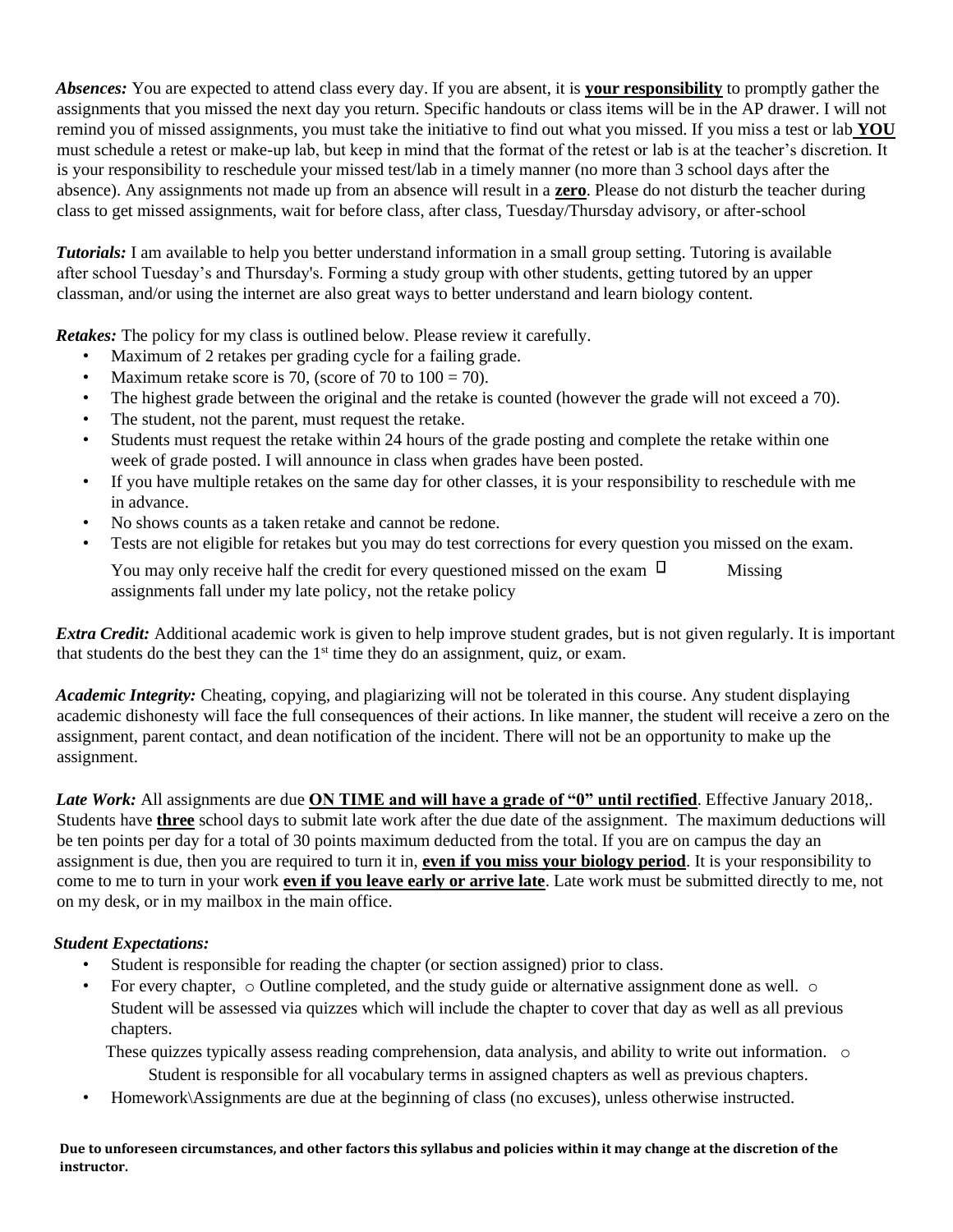- Students should study for the course a little every night. Students should not feel the need to study an excessive amount the night before a test.
- Students are expected to come to class prepared (with all materials, already used the restroom, etc.) and **ON TIME.** If the door is closed and the class has started the do now, you are tardy.

 $\Box$ 

# *In-Class Expectations:*

- 1. Students are to come to class prepared with all materials needed.
- 2. Be productive and participate in class. Participation during lectures, labs, and projects (as well as your attitude) at all times in the classroom play a large role in your grade.
- 3. Follow the teacher's directions the **FIRST** time they are given. This is extremely important at all times to ensure the most effective and efficient learning possible, and is especially important during laboratory exercises to ensure safety for all persons.
- 4. Students are to take care of their personal needs (bathroom, etc.) prior to class. Leaving class causes you to miss information. Go before or after class!
- 5. Getting out of your seat for any reason without permission is prohibited. You must ask to sharpen your pencil, get tape, etc.
- 6. Students are to respect all persons in the class. Inappropriate comments, bullying, or other things that is uncomfortable for any student(s) are not allowed. If infractions occur your participation grade will decrease, with the possibility of referral to their dean.
- 7. **Electronics of any sort must be of and stored away during class time. If a phone rings, vibrates, or causes any other distraction the phone will be collected and the student must pay the front office to get it back. If seen during quizzes or exams the student will be classified as cheating. Please see below for cheating consequences.**
- 8. Students that are tardy and miss an assignment will receive a zero for that assignment. It is your responsibility to get to class on time.
- 9. Students are late if they are not in their seats working on the "do now" when the door closes for class. There is no need to wander around or chat with others. Come in, get set up, and get to work.
- 10. Students that are absent are to check the class website for items they have missed and what is due next class. Being absent does not mean you are exempt from the work for the day.
- 11. Assignments are to be turned in ON TIME. You have ample time to complete needed assignments and have no excuse for the assignments not to get finish. Late work will receive a 10 point deduction for each day late up to 3 days. After 3 days the grade will be a zero.
- 12. Homework is imperative for class and MUST be done each night. You will not do well if you are not reading the textbook, watching the assigned videos, and outlining. Quizzes will be frequent over homework to ensure students are completing it.
- 13. Cheating in any form is unacceptable. Copying homework, photocopying someone's paper, having your phone out during quizzes or exam, etc. are all forms of cheating. If the teacher feels that a student(s) are cheating or has cheated the involved person(s) will receive a zero for the assignment, a call home, and a detention to be served with the teacher. If it occurs more than once a zero will be given again, parents contacted, and a referral to the dean.
- 14. Students are expected to try their best and put forth the best effort they can. Slacking off or not doing your work will cause your grade to suffer.

# *Academic Dishonesty*

Academic dishonesty takes many forms and can sometimes be confusing for students and parents. Some forms of academic dishonesty include but are not limited to: Plagiarism, falsification of data, providing false information to an instructor including excuses for late work or falsely claiming to have submitted work, any form of cheating in which a student has an unfair advantage on an assessment by using notes or other materials not allowed by the instructor, providing unauthorized assistance or information to others on homework, projects, tests, quizzes, etc., intentionally preventing other students from completing their work, impersonating another student to give them unauthorized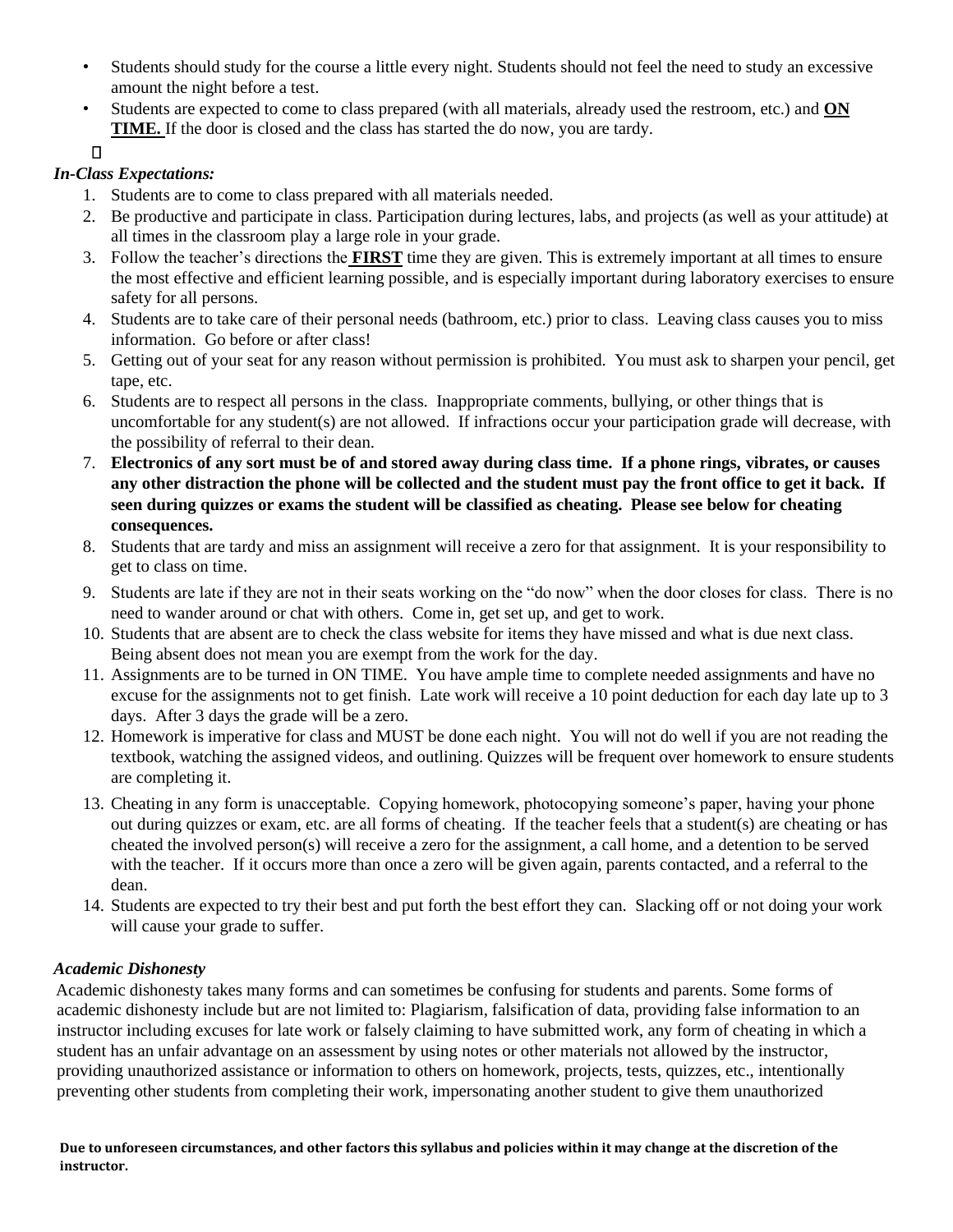assistance. This is not a comprehensive list and teacher and administrator discretion will ultimately decide whether a student has committed an offense.

There are many reasons student choose to engage in academic dishonesty. When students have an unfair advantage over other students, this presents a situation in which students who are doing everything right are punished for not cheating when they receive lower scores than those who did cheat. The instructor will constantly try to prevent academic dishonesty so that all students have the opportunity to show what they really know and what assistance is needed. Academic dishonesty will be reported to the administration and action will be taken according to the school's policy.

**LAB SAFETY GUIDELINES: There is no place in my class for unsafe use of materials. To guide you in being safe, I am giving you this lab safety contract. It contains guidelines for safe behavior in my class. You must read this contract carefully, have your parents read it and you both must sign it and return it to me (even if you are 18 your parents need to sign!). You will receive an extra copy for you to keep in your binder for reference.** *Only after I have your signed copy of this agreement and have passed the safety exam will you be able to participate in any lab activities in this class.* **General guidelines** 

- 1.Conduct yourself responsibly at all times, including following all written and verbal instructions carefully.
- 2.Do not touch any equipment or materials before instructed to do so.

#### 3.**NO FOOD IN THE LAB!!!**

- 4.Never start the lab unless you have received prior approval from me.
- 5.Always read the lab information provided to you before performing the lab.
- 6.Keep your work area neat and clean, and stay at your lab desk.
- 7.Never leave liquid-filled containers uncovered.
- 8.Know the location and operation of all safety equipment.
- 9.Do not run, shout, or throw things in the lab.
- 10.Notify me if an unsafe condition exists in the classroom.
- 11.Dispose of all chemicals properly. I will instruct you about how to dispose of specific chemicals.
- 12.Keep your hands away from your face while doing labs. Also, always wash your hands after the clean-up is complete.
- 13.Rinse out all glassware and leave it to dry in the designated locations.
- 14.Know what to do if there is a fire drill.
- 15.Treat preserved biological specimens respectfully
- 16.Carry sharps appropriately; tips down and away.

#### **Accidents**

- 1. Immediately report **ALL** injuries, no matter how minor, to me. This includes not during lab.
- 2. Use the eyewash if you are splashed with a chemical. Always assume that the chemicals are hazardous.

#### **Clothing**

- 1.Goggles and aprons must be worn if need. If you wear glasses, you still have to wear goggles.
- 2.Only close-toed shoes may be worn on lab days.
- 3.Tie long hair behind your head.
- 4.No loose clothing or jewelry.

#### **Handling Chemicals**

- 1. Consider all lab chemicals to be hazardous.
- 2. Double check the label before using a chemical
- 3. Take only the amount of chemical you will use.
- 4. Never return unused chemicals to their original container.
- 5. Never let a chemical near your mouth.
- 6. Never remove chemicals or other materials from the lab.
- 7. Always hold chemical bottles with two hands when transporting them.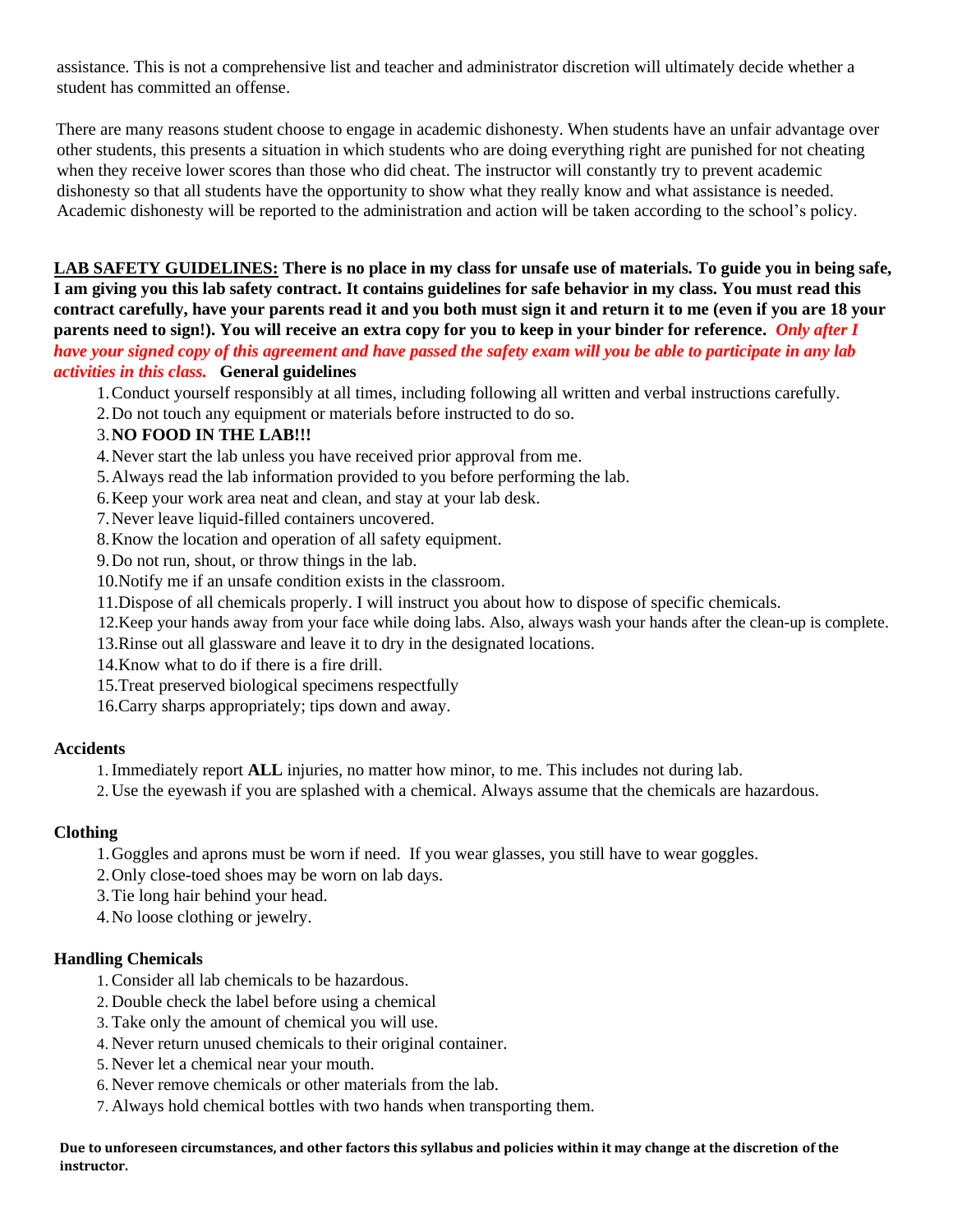8. Never smell chemicals or substances right from the container or jar. Waft to obtain smell.

#### **Handling Glassware**

1.Never handle broken glass. If a piece of glassware breaks, notify me immediately and I will dispose of it.

2.Never use chipped glassware.

#### **Heating Substances**

- 1.Use caution when heating something with a hot plate. Do not put empty glassware on the hot plate and always use hot hands when unsure of glass temperature.
- 2.Never leave a hot plate unattended.
- 3.Never look into a container that is being heated.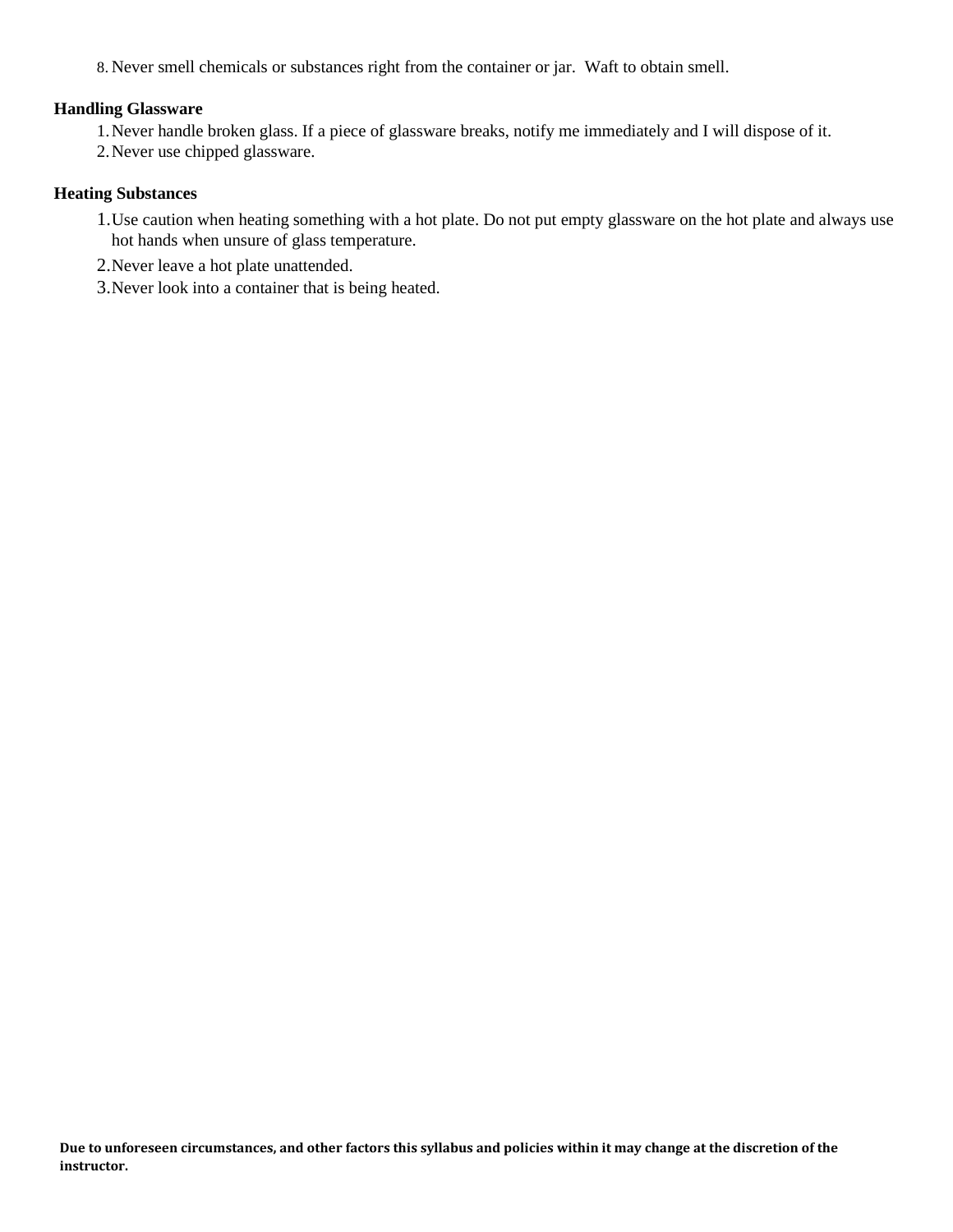# **This form is due the NEXT DAY of class. Failure to do so will result in "0" for a participation grade. It is MANDATORY that this form be returned!**

# **LAB Agreement**

*Name: Period: Date:* 

#### **Student**

I, have read and understand the guidelines listed in the Lab Safety Agreement. I promise to follow these guidelines. I understand that failure to follow these or other verbal guidelines may result in removal from the lab, detention, failure and/or dismissal from the course.

Signature Date Date of the Contract of the Contract of the Contract of the Date Date Date Date of the Contract of the Date of the Contract of the Contract of the Contract of the Contract of the Contract of the Contract of

#### **Parent or Guardian**

I , have read and understand the guidelines listed in the Lab Safety Agreement. I understand that my child is expected to follow these guidelines. I also understand the consequences of my child's failure to abide by these guidelines.

Signature Date Date of the Contract of the Contract of the Contract of the Date Date Date Date of the Contract of the Date of the Contract of the Contract of the Contract of the Contract of the Contract of the Contract of

# **SYLLABUS Acknowledgment**

Students submitting this form on time will earn a grade for the participation.

| <b>SCHOOL:</b>     | S.P. Waltrip    |
|--------------------|-----------------|
| <b>CLASS:</b>      | Pre-AP Biology  |
| <b>INSTRUCTOR:</b> | Mr. Lawrence O. |
|                    | Garnett         |
| YEAR:              | 2020-2021       |

My student and I have read and reviewed this syllabus together we understand the requirements of this course.

 $\_$  , and the set of the set of the set of the set of the set of the set of the set of the set of the set of the set of the set of the set of the set of the set of the set of the set of the set of the set of the set of th **Father's Name e-mail address home & cell phone** \_\_\_\_\_\_\_\_\_\_\_\_\_\_\_\_\_\_\_\_\_\_\_\_\_\_\_\_\_\_\_\_\_\_\_\_\_\_\_\_\_\_\_\_\_\_\_\_\_\_\_\_\_\_\_\_\_\_\_\_\_\_\_\_\_\_\_\_\_\_\_\_\_\_\_\_\_\_\_\_\_\_\_\_\_\_\_\_\_ **Mother's Name e-mail address home & cell phone**  Do you prefer to communicate through telephone or email? Telephone E-mail Is there anything special I can do to ensure the success of your student? (e.g. a seat close to the board, computer assistance, etc.)  $\_$  ,  $\_$  ,  $\_$  ,  $\_$  ,  $\_$  ,  $\_$  ,  $\_$  ,  $\_$  ,  $\_$  ,  $\_$  ,  $\_$  ,  $\_$  ,  $\_$  ,  $\_$  ,  $\_$  ,  $\_$  ,  $\_$  ,  $\_$  ,  $\_$  ,  $\_$  ,  $\_$  ,  $\_$  ,  $\_$  ,  $\_$  ,  $\_$  ,  $\_$  ,  $\_$  ,  $\_$  ,  $\_$  ,  $\_$  ,  $\_$  ,  $\_$  ,  $\_$  ,  $\_$  ,  $\_$  ,  $\_$  ,  $\_$  ,

Any additional information I need to know?